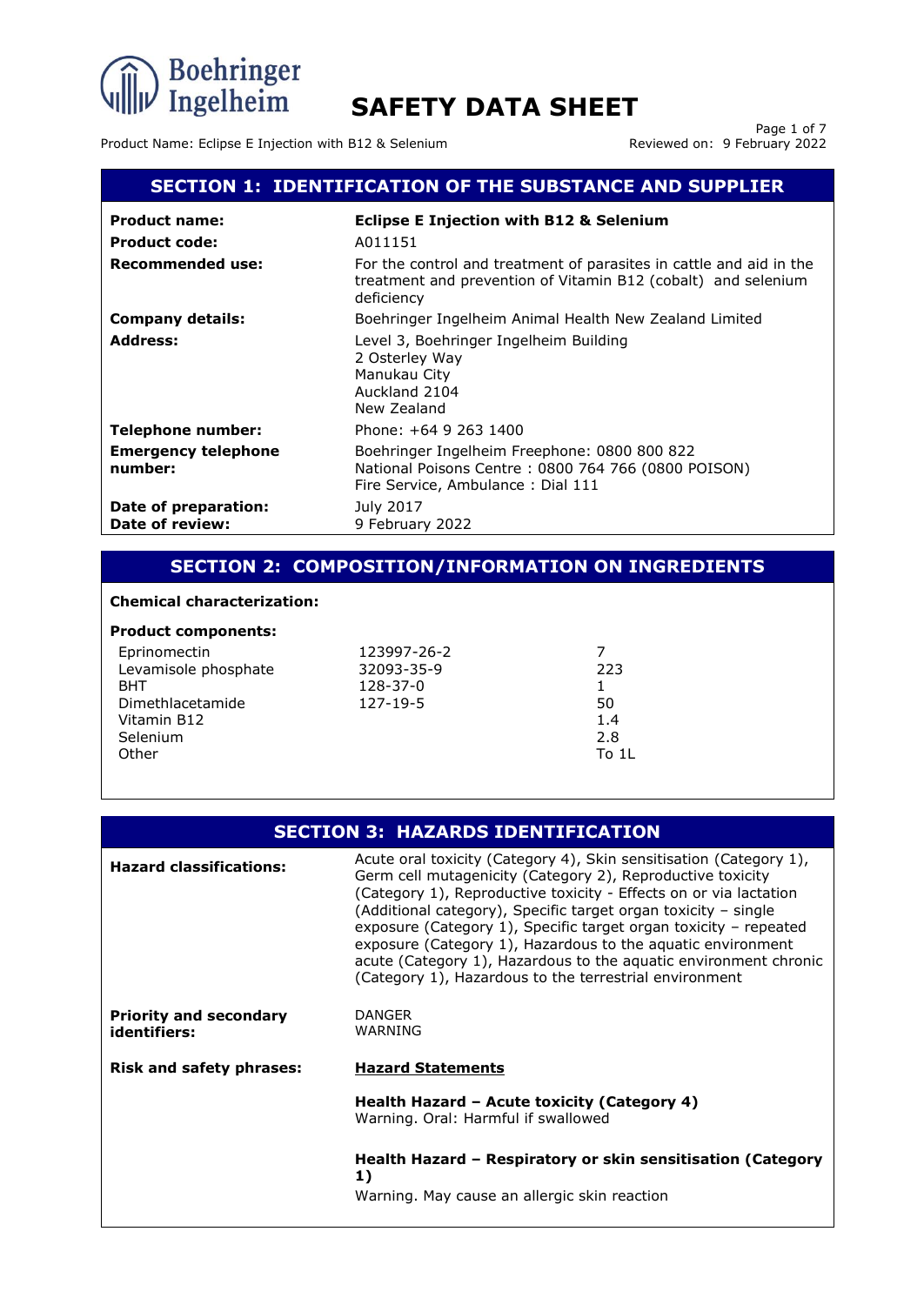Product Name: Eclipse E Injection

Page 2 of 7<br>Reviewed on: 9 February 2022

|                                   | Health Hazard - Germ cell mutagenicity (Category 2)<br>Warning. Suspected of causing genetic defects                                                                                                                                                                                                                                                           |
|-----------------------------------|----------------------------------------------------------------------------------------------------------------------------------------------------------------------------------------------------------------------------------------------------------------------------------------------------------------------------------------------------------------|
|                                   | Health Hazard - Reproductive toxicity (Category 1)<br>Danger. May damage fertility or the unborn child                                                                                                                                                                                                                                                         |
|                                   | Health Hazard - Reproductive toxicity - Effects on or via<br>lactation (Additional category)<br>May cause harm to breast-fed children                                                                                                                                                                                                                          |
| exposure (Category 1)             | Health Hazard - Specific target organ toxicity - single<br>Danger. Causes damage to organs                                                                                                                                                                                                                                                                     |
| exposure (Category 1)<br>exposure | Health Hazard - Specific target organ toxicity - repeated<br>Danger. Causes damage to organs through prolonged or repeated                                                                                                                                                                                                                                     |
|                                   | <b>Environmental hazards - Hazardous to the aquatic</b><br>environment acute (Category 1)<br>Warning. Very toxic to aquatic life                                                                                                                                                                                                                               |
|                                   | <b>Environmental hazards - Hazardous to the aquatic</b>                                                                                                                                                                                                                                                                                                        |
|                                   | environment chronic (Category 1)<br>Warning. Very toxic to aquatic life with long lasting effects                                                                                                                                                                                                                                                              |
| <b>Precautionary statements</b>   | Hazardous to terrestrial vertebrates<br>Hazardous to terrestrial invertebrates                                                                                                                                                                                                                                                                                 |
| at hand                           | <b>Precautionary statement - General</b><br>P101 If medical advice is needed, have product container or label<br>P102 Keep out of reach of children<br>P103 Read carefully and follow all instructions                                                                                                                                                         |
| and understood                    | Precautionary statement - Prevention<br>P201 Obtain special instructions before use<br>P202 Do not handle until all safety precautions have been read                                                                                                                                                                                                          |
| workplace                         | P260 Do not breathe dust/fume/gas/mist/vapours/spray<br>P261 Avoid breathing dust/fume/gas/mist/vapours/spray<br>P263 Avoid contact during pregnancy and while nursing<br>P264 Wash contaminated skin/eyes thoroughly after handling<br>P270 Do not eat, drink or smoke when using this product<br>P272 Contaminated clothing should not be allowed out of the |
| protection/face protection        | P273 Avoid release to the environment<br>P280 Wear protective gloves/protective clothing/eye                                                                                                                                                                                                                                                                   |
| you feel unwell                   | Precautionary statement - Response<br>P301 + P312 IF SWALLOWED: Call a POISON CENTRE/Doctor if                                                                                                                                                                                                                                                                 |
|                                   | P302 + P352 IF ON SKIN: Wash with plenty of water<br>P308+P311 IF exposed or concerned: Call a POISON                                                                                                                                                                                                                                                          |

CENTRE/Doctor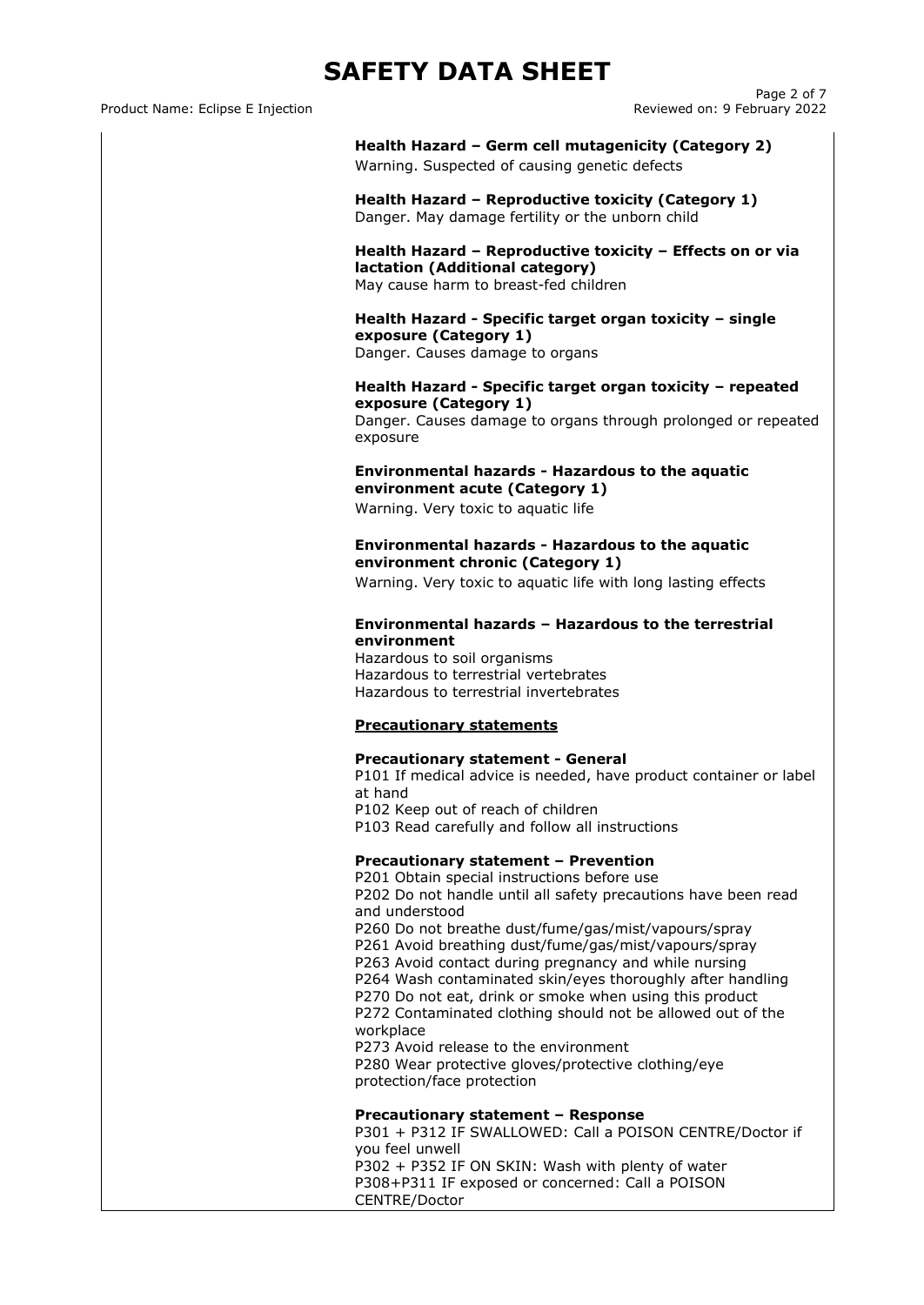Product Name: Eclipse E Injection

Page 3 of 7<br>Reviewed on: 9 February 2022

P308 + P313 IF exposed or concerned: Get medical advice/attention P314 Get medical advice/attention if you feel unwell P321 Specific treatment – see Section 4: First Aid Measures P330 Rinse mouth P333 + P313 If skin irritation or rash occurs: Get medical advice/attention P362 + P364 Take off contaminated clothing and wash it before reuse P391 Collect spillage

### **Precautionary statement – Storage**

P405 Store locked up

### **Precautionary statement – Disposal**

P501 Dispose of contents/container according to the label description of one or more appropriate and achievable methods for the disposal of a substance in accordance with the Hazardous Substances (Disposal) Regulations 2001. This may also include any method of disposal that must be avoided. See Section 13 for disposal details.

|                                         | <b>SECTION 4: FIRST AID MEASURES</b>                                                                                                                                                                                                                                                                                                                                                                                                                     |  |
|-----------------------------------------|----------------------------------------------------------------------------------------------------------------------------------------------------------------------------------------------------------------------------------------------------------------------------------------------------------------------------------------------------------------------------------------------------------------------------------------------------------|--|
| <b>Necessary first aid</b><br>measures: | For advice contact the National Poisons Centre on 0800 POISON<br>(0800 764 766), or a doctor immediately.<br>INGESTION: If swallowed seek medical attention. Do NOT induce<br>vomiting.<br>EYES: If splashed in eyes wash out immediately with water.<br>SKIN: If skin or hair contact occurs remove contaminated clothing<br>and flush skin and hair with running water.<br>INHALATION: Remove to fresh air.<br>SELF-INJECTION: Seek medical attention. |  |
| <b>Workplace facilities:</b>            | No special facilities required.                                                                                                                                                                                                                                                                                                                                                                                                                          |  |
| <b>Required instructions:</b>           | Observe good work practices and avoid skin and eye contact.<br>Wash hands and exposed skin before meals and after use. Do not<br>eat or drink while using. Launder protective clothing separately<br>from other clothing, and before each reuse.                                                                                                                                                                                                         |  |
| Notes for medical personnel:            | Apply symptomatic therapy (no specific antidote).<br>Note the nature of the product (possible mutagen,<br>reproductive/developmental toxin, sensitiser and irritant).                                                                                                                                                                                                                                                                                    |  |

| <b>SECTION 5: FIRE FIGHTING MEASURES</b> |                                                                                                                                                                              |
|------------------------------------------|------------------------------------------------------------------------------------------------------------------------------------------------------------------------------|
| Type of hazard:                          | Non flammable, Non combustible, Non explosive                                                                                                                                |
| Fire hazard properties:                  | Eprinomectin-Levamisole Injection with B12 and Selenium is not<br>classified as flammable, and will not support combustion. Hazardous<br>fumes when heated to decomposition. |
| <b>Regulatory requirements:</b>          | Not applicable                                                                                                                                                               |
| Extinguishing media and<br>methods:      | Treat the fire as for the other materials present. Do not allow<br>water to enter drains.                                                                                    |
| Hazchem code:                            | 2X                                                                                                                                                                           |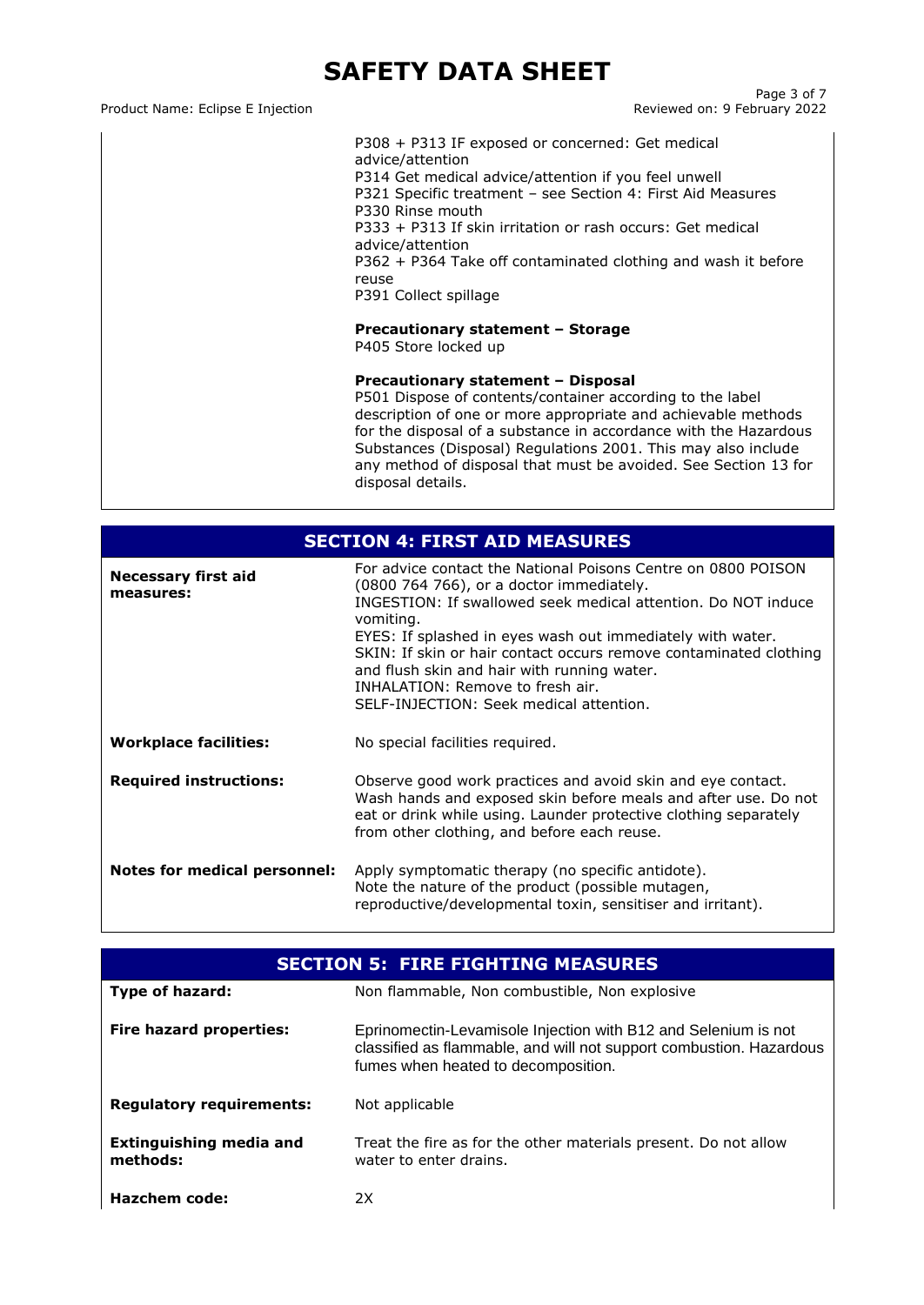Product Name: Eclipse E Injection

Page 4 of 7<br>Reviewed on: 9 February 2022

| <b>Recommended protective</b> | When fighting a major fire wear full protective clothing including |
|-------------------------------|--------------------------------------------------------------------|
| clothing:                     | breathing apparatus                                                |
|                               |                                                                    |

### **SECTION 6: ACCIDENTAL RELEASE MEASURES**

| <b>Emergency procedures:</b> | Wear suitable protective clothing. Restrict access to<br>contaminated area. Contain the spill and prevent further<br>dispersion. Retrieve intact containers from site. Place damaged<br>containers into containment devices. Absorb spills with inert<br>material and place in waste containers. Wash the area with water<br>and absorb with further inert material. Collect spilled material<br>and place in sealable containers for subsequent disposal. Prevent<br>contamination of water courses or sewers. Dispose of waste<br>safely. |
|------------------------------|---------------------------------------------------------------------------------------------------------------------------------------------------------------------------------------------------------------------------------------------------------------------------------------------------------------------------------------------------------------------------------------------------------------------------------------------------------------------------------------------------------------------------------------------|
|------------------------------|---------------------------------------------------------------------------------------------------------------------------------------------------------------------------------------------------------------------------------------------------------------------------------------------------------------------------------------------------------------------------------------------------------------------------------------------------------------------------------------------------------------------------------------------|

| <b>SECTION 7: HANDLING AND STORAGE</b>                           |                                                                                                                                                                                                                                                   |
|------------------------------------------------------------------|---------------------------------------------------------------------------------------------------------------------------------------------------------------------------------------------------------------------------------------------------|
| <b>Precautions for safe</b><br>handling:                         | Apply with well-maintained and calibrated equipment. Handle with<br>care                                                                                                                                                                          |
| <b>Regulatory requirements:</b>                                  | N/A                                                                                                                                                                                                                                               |
| <b>Approved handlers:</b><br><b>Conditions for safe storage:</b> | Not required<br>Store at 2-8°C. Protect from light. Keep out of reach of children.                                                                                                                                                                |
| <b>Store site requirements:</b>                                  | This substance is subject to a requirement for an emergency<br>management plan, secondary containment and signage, whenever<br>it is held in quantities of 100L or more. See Hazardous Substances<br>(Emergency management) regulations 25 to 42. |
| Packaging:                                                       | Packaging Schedule 3 (UN Packing Group III) for quantities >1L<br>(Hazardous Substances Packaging Regulations 2001).                                                                                                                              |

| <b>SECTION 8: EXPOSURE CONTROL/PERSONAL PROTECTION</b>      |                                                                                                                                                                                      |
|-------------------------------------------------------------|--------------------------------------------------------------------------------------------------------------------------------------------------------------------------------------|
| Workplace exposure<br>standards:                            | 2,6-Di-tert-butyl-p-cresol: TWA $10$ mg/m <sup>3</sup><br>Dimethylacetamide: TWA 10ppm (36mg/m <sup>3</sup> )<br>Selenium compounds, as Se: TWA (0.1mg/m <sup>3</sup> )              |
| <b>Application in the</b><br>workplace:                     | Prevent exposure by using engineering controls, personal<br>protective equipment and work practices that prevent skin and<br>eye contact.                                            |
| <b>Exposure standards outside</b><br>the workplace:         | TELs and EELs are not set at this time.                                                                                                                                              |
| <b>Engineering controls:</b><br><b>Personal protection:</b> | Use only in well ventilated areas.<br>Clothing should consist of overalls with long sleeves, and<br>impervious gloves. Wear eye protection (eg. glasses, goggles or<br>face shield). |
| References:                                                 | N/A                                                                                                                                                                                  |

| <b>SECTION 9: PHYSICAL AND CHEMICAL PROPERTIES</b> |                                                                                                |
|----------------------------------------------------|------------------------------------------------------------------------------------------------|
| <b>Specify product data:</b>                       | Formulation type: Solution<br>Appearance: Clear red solution<br>Specific gravity: 1.0-1.2 g/mL |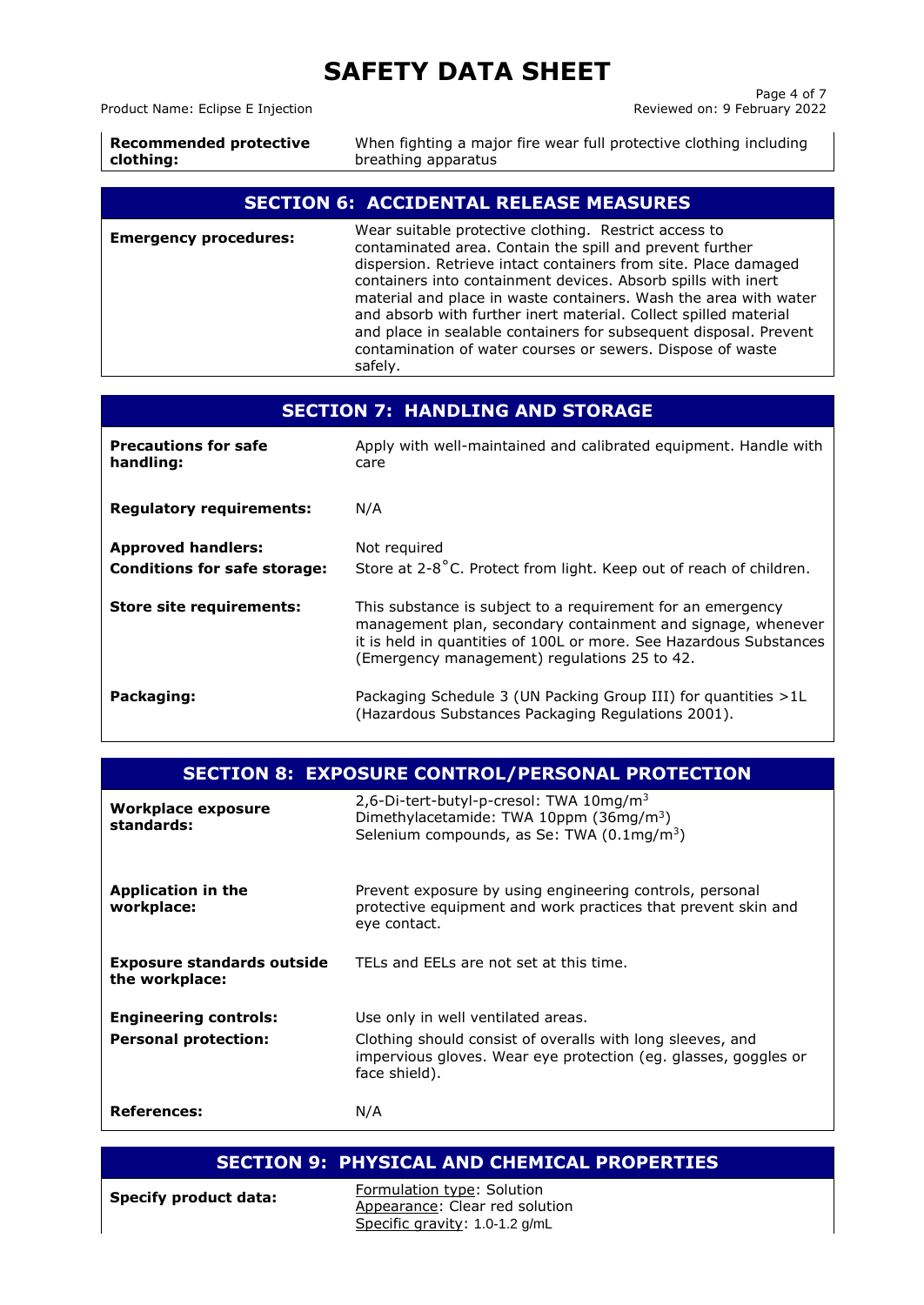Product Name: Eclipse E Injection

Vapour Pressure: NA

Solubility in Water: Eprinomectin is insoluble in water

**Required specifications: Further specifications:**

**Specific advice:**

## **SECTION 10: STABILITY AND REACTIVITY**

| <b>Stability of the substance:</b>          | Stable under normal conditions of use and storage.                                        |
|---------------------------------------------|-------------------------------------------------------------------------------------------|
| <b>Conditions to avoid:</b>                 | No specific conditions to avoid                                                           |
| <b>Material to avoid:</b>                   | No specific materials to avoid.                                                           |
| <b>Hazardous decomposition</b><br>products: | No hazardous decomposition products are expected, except when<br>heated to decomposition. |
| <b>Hazardous polymerization:</b>            | Components are not expected to form hazardous polymers.                                   |
| <b>Specific data:</b>                       | N/A                                                                                       |

| <b>SECTION 11: TOXICOLOGICAL INFORMATION</b> |                                                                                                                                                                                                                                                                                                                                                                                                                                                                                                                                                                                                                                                                                                                                                                                                                                                                                                            |  |
|----------------------------------------------|------------------------------------------------------------------------------------------------------------------------------------------------------------------------------------------------------------------------------------------------------------------------------------------------------------------------------------------------------------------------------------------------------------------------------------------------------------------------------------------------------------------------------------------------------------------------------------------------------------------------------------------------------------------------------------------------------------------------------------------------------------------------------------------------------------------------------------------------------------------------------------------------------------|--|
| Data and interpretation:                     | <b>Eclipse E Injection</b><br>May be harmful if swallowed. Repeated exposure may cause skin<br>allergy. Levamisole may possibly cause damage to genetic material.<br>Eprinomectin and Dimethylacetamide can affect development and/or<br>reproduction. BHT may possibly have effects on or via lactation.<br>Levamisole (blood and haematopoietic system) may possibly cause<br>organ damage.                                                                                                                                                                                                                                                                                                                                                                                                                                                                                                              |  |
| Summaries data:                              | <b>INGREDIENTS</b>                                                                                                                                                                                                                                                                                                                                                                                                                                                                                                                                                                                                                                                                                                                                                                                                                                                                                         |  |
|                                              | Eprinomectin<br>Rat (F) LD50 55 mg/kg bw Ref. [EMEA Summary report 1, 1996]                                                                                                                                                                                                                                                                                                                                                                                                                                                                                                                                                                                                                                                                                                                                                                                                                                |  |
|                                              | 2-generation repro study with 1 litter for the first generation and 2<br>litters for the second generation was performed in rats, doses of 1,<br>2.5-3 and 6 mg/kw bw/day. Maternal toxicity characterised by a<br>diminution of the mating/ reproductive performance was observed at<br>the highest level especially in adult F1. An increase in pup mortality,<br>a marked reduction in pup growth and body tremors among all pups<br>were noted at the highest level. Treatment related body termors<br>were also noted at 2.5-3 mg/kg bw/day in 4 out of 26 litters of the<br>F2 generations. 1 mg/kg was retained as the NOEL for growth and<br>reproductive performance of the rat. [EMEA Summary report 1,<br>1996]                                                                                                                                                                                 |  |
|                                              | Target organ toxicity<br>EndPoint: LOAEL<br>Primary Organ: Neurotoxicity (nervous system)<br>53 week oral toxicity study in dogs, doses of 0.0.5, 1 and 2 mg/kg<br>bw/day. At the highest level mydriasis (pupil dilation) was reported.<br>Histopathological examination showed a slight focal degeneration in<br>the pons area and/or the cerebellar nuclei in 3/8 dogs. This<br>degenerative change was characterised by neuronal enlargement<br>that resulted from increased eosinophilic vacuolated cytoplasm with<br>nuclear displacement. Although this change affected 1 -3 neurons per<br>dog it was attributed to treatment because other compounds in this<br>class have caused neuronal degeneration in dogs in this area of the<br>brain. NOEL = $1 \text{ mg/kg bw/day}$ . [EMEA Summary report 1, 1996]<br>Levamisole<br>Levamisole is a broad-spectrum anthelmintic with a long history of |  |
|                                              | use in cattle and sheep. It has moderate to high acute toxicity [LD50                                                                                                                                                                                                                                                                                                                                                                                                                                                                                                                                                                                                                                                                                                                                                                                                                                      |  |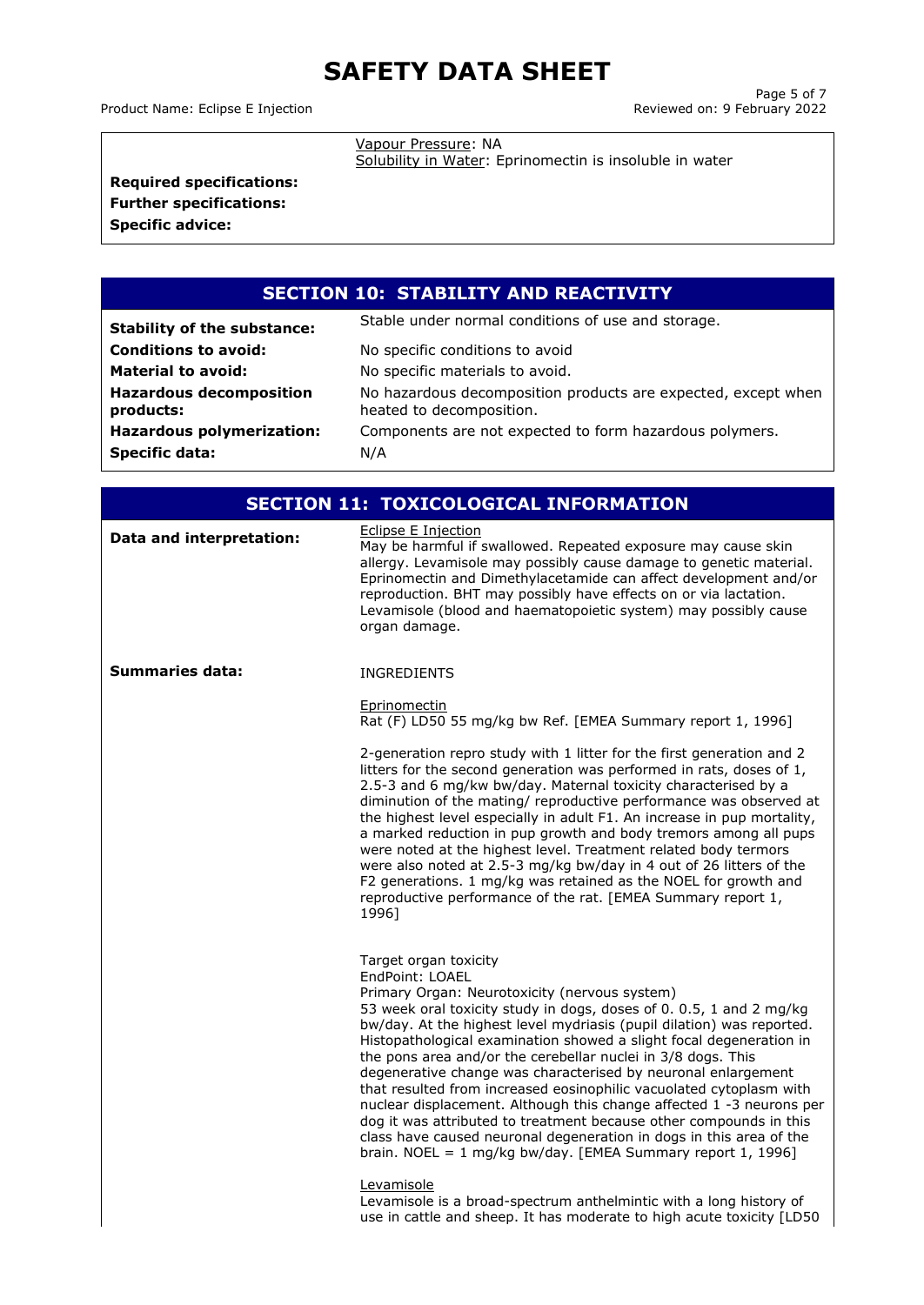#### Product Name: Eclipse E Injection **Reviewed on: 9 February 2022**

Page 6 of 7

(oral, rats  $\&$  mice) = 200-500 mg/kg]. A potential mutagen [levamisole] induced chromosome gaps and breaks in human lymphocytes in vitro and in vivo and levamisole hydrochloride induced an increase in the mitotic index, numerical chromosomal changes (aneuploidy, polyploidy) and structural chromosomal changes]. Haemolytic anaemic was the main toxic effect demonstrated in repeated dose animal studies (LOAEL 1.25mg/kg/day). In humans, levamisole has been associated with various non-specific effects (nausea, vomiting, rashes). Levamisole has induced leucopenia and agranulocytosis (idiosyncratic) at low doses.

### BHT

Maternal LOAEL = 200 mg/kg bw/day in Wistar rats. No LOAEL could be determined for the F1 generation (IUCLID, 2000). In a range finding study in designed to assess the tolerance of rats to BHT, the body weight of F1 pups from BHT-treated dams at weaning were less than those from the control groups. In the main experiment, pups from BHT treated dams were found to lose weight during the lactation period (DART). In a further study, pups from dams treated with BHT were reported to show stunted growth, with poor fur condition and were less active.

#### Dimethylacetamide

Known or presumed human reproductive or developmental toxicants.

#### Sodium selenate

Sodium selenate is acutely toxic [LD50 (oral) 25mg/kg]. Dusts are toxic if inhaled and irritant to eyes. Acute poisoning exhibits as dyspnea, spasms and death from respiratory failure. Selenium poisoning in humans has been described and gastrointestinal and neurological symptoms predominated. Potential mutagen. Repeated dose testing in laboratory species identified a lowest NOAEL of 0.37mg/kg/day (liver toxicity).

### **SECTION 12: ENVIRONMENTAL INFORMATION**

### Eclipse E Injection

Very toxic to aquatic organisms. Harmful to the soil environment. Toxic to terrestrial vertebrates. Very toxic to terrestrial invertebrates.

### **INGREDIENTS**

### Eprinomectin

Ecotoxicity to: Crustacean: Daphia EC50 0.45 ug/L (= 0.00045 mg/l) Ref. NRA report Australia Dec 1997; Bioaccumulative: Yes; Rapidly Degradable: No

### Algae

*Lemna minor*, 168 hr EC50 0.42 mg/L Ref. [http://www.envirpharma.org/presentation/poster/tarazona3.pdf] Bioccumulative: Yes; Rapidly Degradable: No

Soil DT 50  $>$  30 days: yes

Terrestrial vertebrates: Mallard duck LD50 24 mg/kg Ref. [NRA report Australia Dec 1997] Terrestrial invertebrates: Bee LD50 (contact) 0.002 ug/bee; Ref. [Evaluation on Abamectin. July 1992. DEFRA, Pesticides Safety Directorate, UK]

Levamisole

Levamisole is potentially toxic to terrestrial vertebrates based on laboratory animal toxicity data  $[LD_{50}$  (oral, rats & mice) = 200-500mg/kg]. Not toxic to fish or honey bees. Levamisole does not